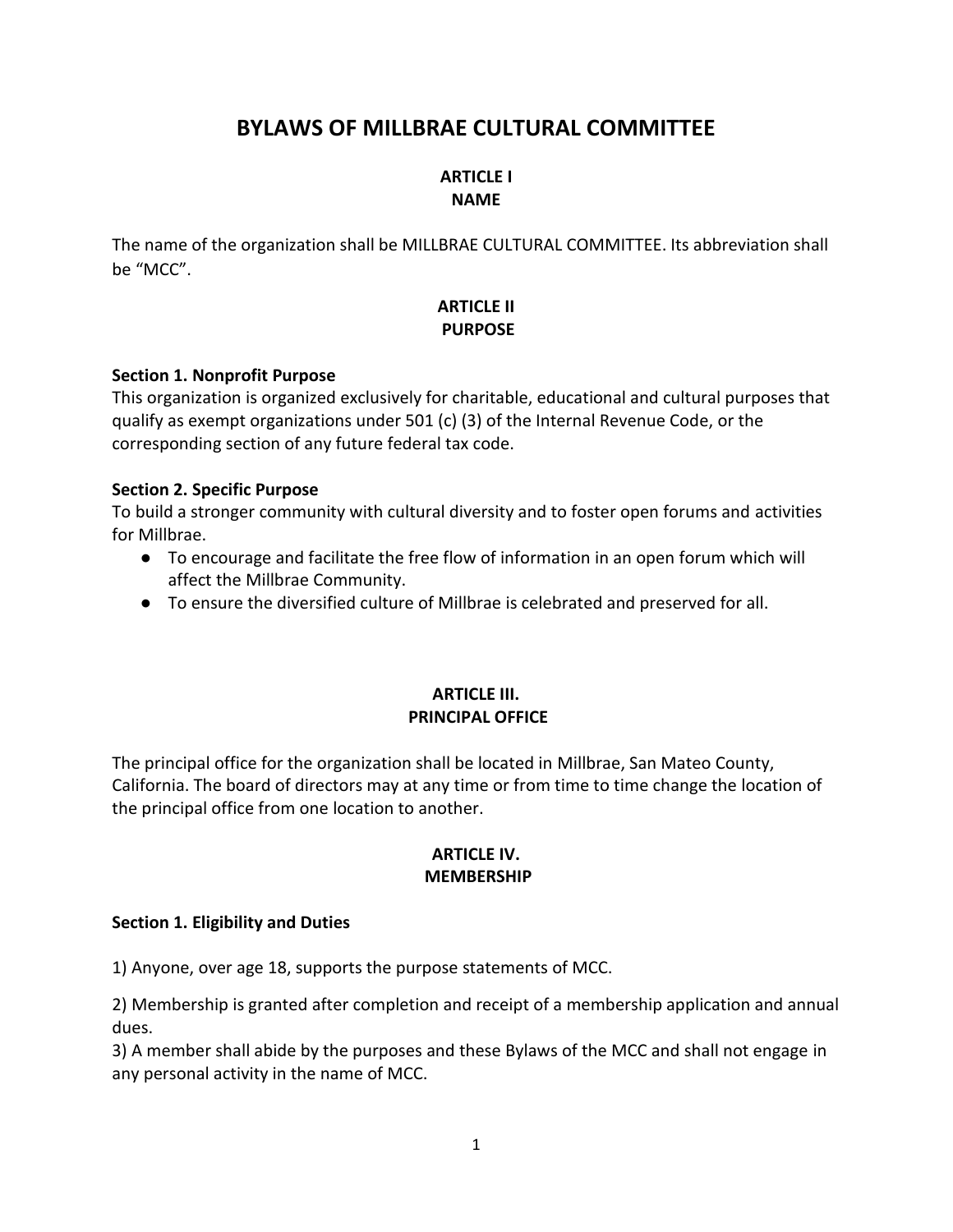# **Section 2. Classification of Members**

Membership in MCC shall be classified as Annual and Life.

1) Annual member — An annual member shall abide by these Bylaws of the organization and pay annual dues. An annual member shall have the right to vote.

2) Life member — A life member shall comply with all provisions affecting an annual member, except that she/he shall pay one-time dues. A life member shall have the right to vote.

### **Section 3. Membership Dues**

Dues shall be set from time to time by the board of directors and shall be payable yearly. As of the date of ratification of these Bylaws, the annual dues is \$20.00 and the dues to become a life member is \$100.00.

The membership year shall be for the calendar year from January 1 to December 31.

### **Section 4. Termination**

1) Dues not paid within one month after they become due automatically suspend membership.

2) Any member may terminate by filing a written termination request with the secretary. Termination shall not relieve a member of unpaid dues, or other charges previously accrued.

3) The directors may, for cause, suspend or remove any member by a majority vote of the board of directors based on (a) violating the purposes and these Bylaws of MCC, or (b) any serious unlawful misconduct.

### **ARTICLE V. MEETINGS OF MEMBERS**

### **Section 1. Annual Meeting**

The annual meeting of the members shall be held in the month of either September or October, the specific date, time and location of which will be designated by the board. At the annual meeting the members shall receive reports on the activities of the organization and determine the direction of the organization for the coming year.

### **Section 2. Special Meetings**

Special meetings may be called by the President or by a majority (over half) of the board of directors.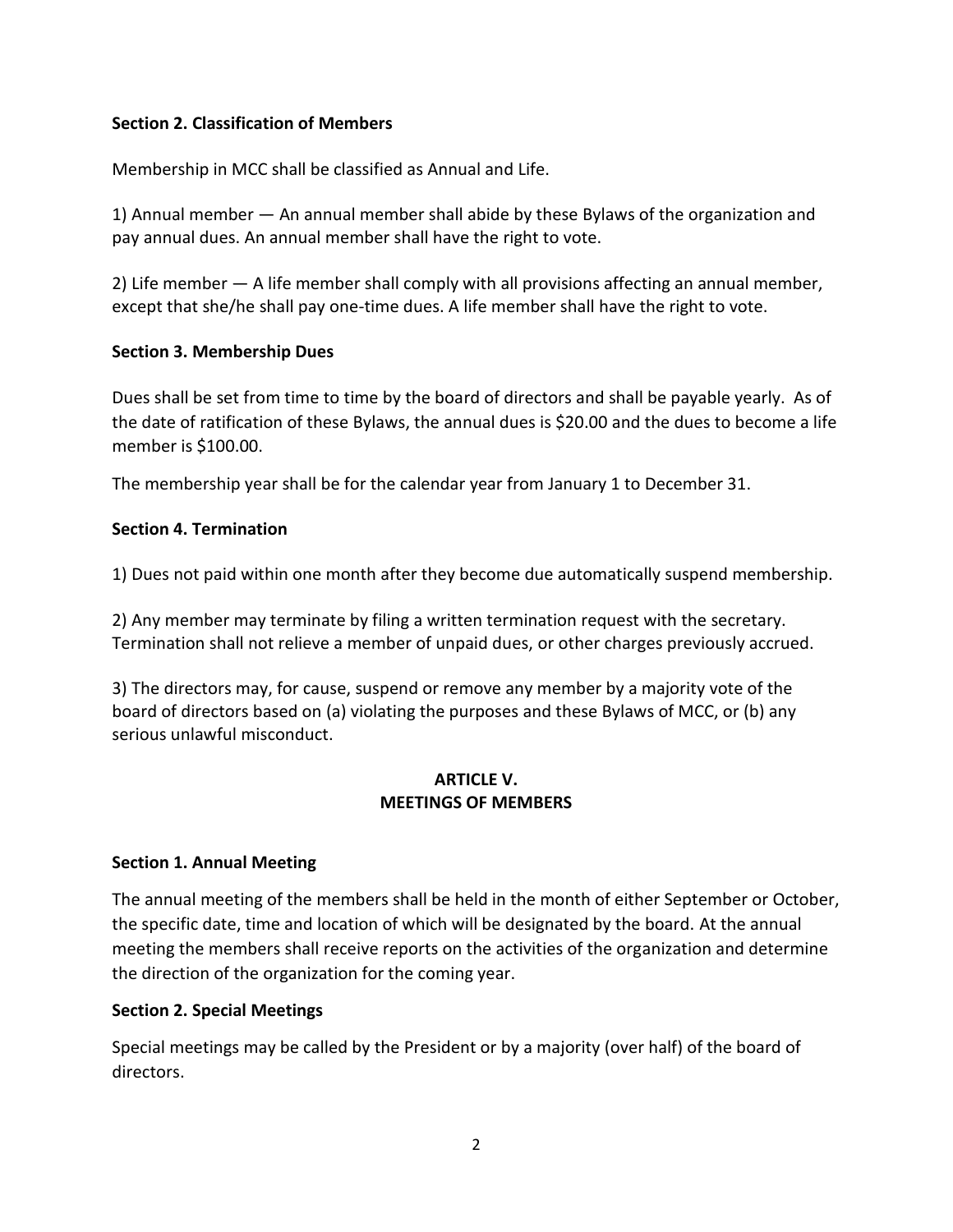# **Section 3. Notice of Meetings**

1) Written notice of the time and place of the annual meeting shall be delivered to each voting member by mail or other form of written communication. Any notice shall be mailed or delivered at least five (5) days before the date of the meeting.

2) Written notice of the time and place of special meetings of the members shall be given in the same manner as for annual meetings of the members.

### **Section 4. Quorum**

A quorum for any meeting of the members shall be a majority (over half) of the members.

# **Section 5. Voting**

All issues to be voted on shall be decided by a majority (over half) of those present at the meeting in which the vote takes place.

### **Section 6. Liabilities of the Members**

No person who is now, or who later becomes, a member of this organization shall be personally liable to its creditors for any indebtedness or liability, and any and all creditors of this organization shall look only to the assets of this organization.

### **ARTICLE VI**

# **BOARD OF DIRECTORS**

### **Section 1. Number of Directors**

The board of directors shall consist of an odd number of directors ranging from nine (9) to fifteen (15) until the number of directors is changed by amendment to these Bylaws.

### **Section 2. Requirements and Qualifications**

1) Each member of the board of directors shall be a member of MCC whose membership dues are paid in full.

2) No more than two non-Millbrae residents, or employees, or business owners, or property owners, may serve on the board of directors at the same time.

3) No three members of the board of directors related by blood or marriage/domestic partnership may serve on the board of directors at the same time.

4) Each member of the board of directors shall attend at least Six (6) monthly meetings of the board per year either in person or by phone and shall not have more than four (4) unexcused absences.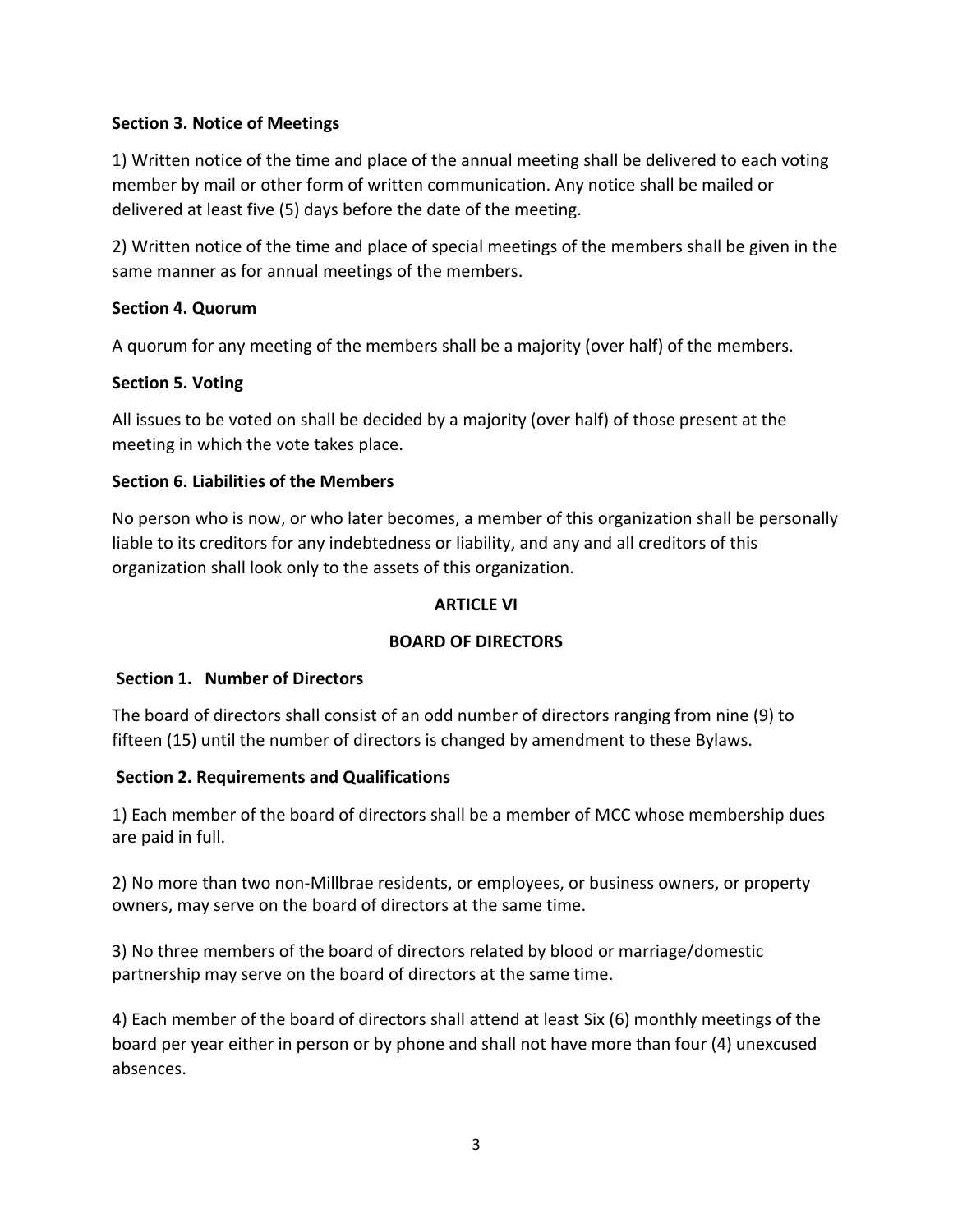# **Section 3. Quorum**

A majority (50%+1) of the board of directors shall constitute a quorum for the transactions of business.

# **Section 4. Election and Term of Office**

The term of each board of director to hold the office shall be up to two years. Successors for directors whose terms of office are then expiring shall be nominated and elected by the board of directors in the year such terms expire.

When the term of a director has expired, and if there is no elected successor, the outgoing director can be re-elected after the expiration of his/her last term.

Each board of director is limited to a maximum of four terms. The outgoing board of director shall not be re-elected until one year after the expiration of his last four terms.

### **Section 5. Vacancies**

Vacancies in the board of directors prior to unexpired term shall be filled by nomination and election from the remaining directors. A successor director so elected shall serve for the unexpired term of his predecessor.

### **Section 6. Place of Meeting**

Regular meetings and special meetings of the board shall be held at a place designated or at the principal office.

# **Section 7. Organization of Meeting**

Immediately following each annual meeting of members, the board of directors shall hold a regular meeting for the purposes of organization, election of officers, and the transaction of other business. No notice of such organizational meeting needs to be given.

### **Section 8. Regular Meetings**

Other regular meetings of the board of directors shall be held once a month. Written notice of the time and place of the regular meeting shall be delivered to each director by mail or other form of written communication at least five (5) day before the date of the meeting.

### **Section 9. Special Meetings**

Special meeting of the board of directors may be called by or at the request of the President or any two members of the board of directors. Written notice of the time and place of the special meeting shall be delivered to each director by mail or other form of written communication at least five (5) day before the date of the meeting.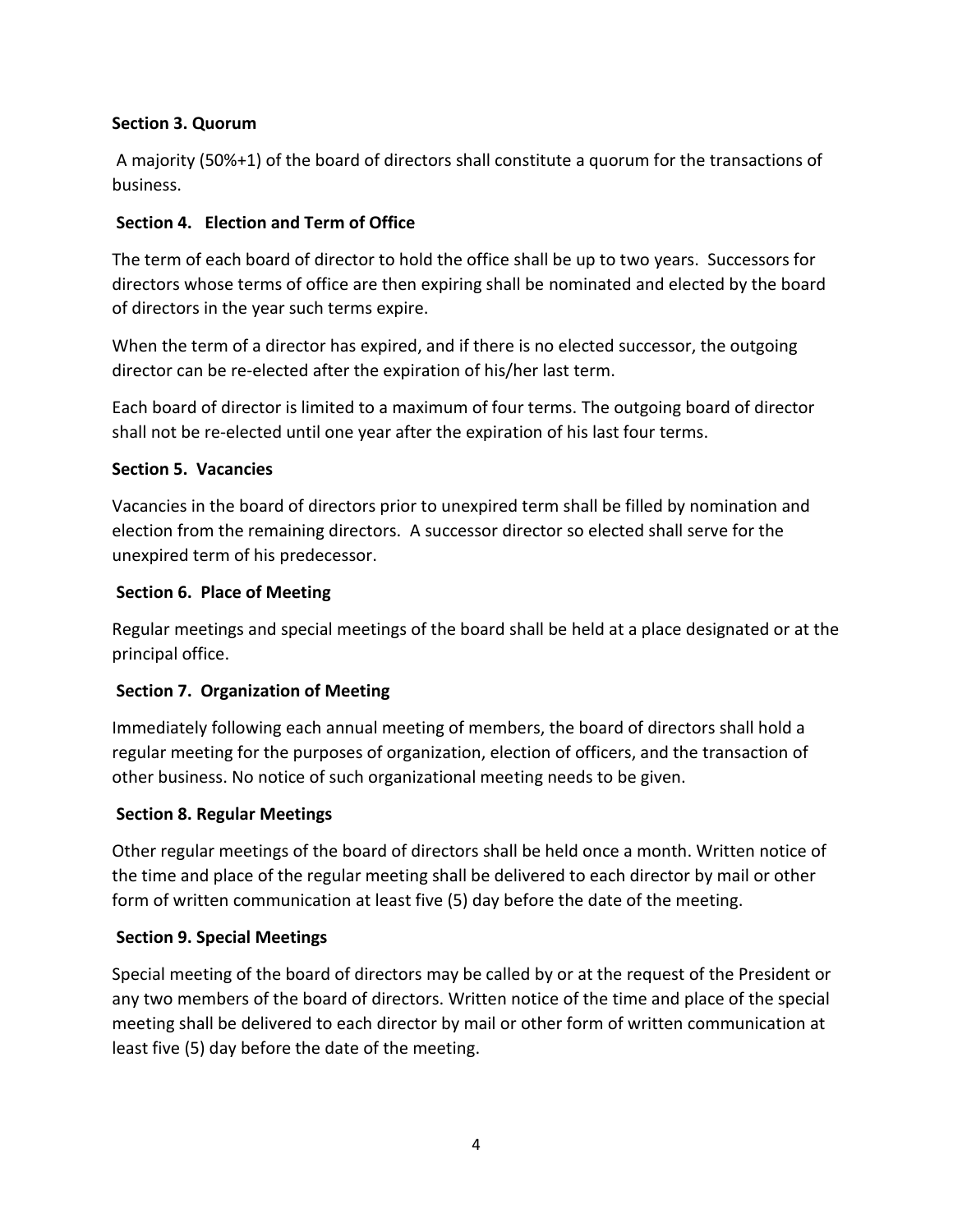### **Section 10. Action Without a Meeting**

Any action by the board of directors may be taken without a meeting if all members of the board individually or collectively consent in writing to this action. Such written consent or consents shall be filed with the minutes of the proceedings of the board.

### **Section 11. Removal**

A director may be removed from office, for cause, by the vote of a majority (over half) of the directors.

### **Section 12. Compensation**

The directors shall receive no compensation of their services as directors.

### **Section 13. Voting**

All issues to be voted on shall be decided by a majority (over half) of those present at the meeting in which the vote takes place.

### **ARTICLE VII**

### **OFFICERS**

### **Section 1. Officers**

The officers of this organization shall be a president, vice president, secretary, treasurer, and such other officers as the board of directors may deem necessary. One person, other than the president, may hold more than one of these offices. All officers must be members of the board of directors.

# **Section 2. Election**

Officers shall be elected by the majority (over half) of board of directors.

### **Section 3. Vacancies**

A vacancy in any office because of death, resignation, removal, disqualification, or otherwise shall be filled by the remaining board of directors.

### **Section 4. President**

Subject to the control of the board of directors, the president shall have general supervision, direction, and control of the business and affairs of the organization. He or She shall preside at all meetings of the members and directors and shall have such other powers and duties as may be prescribed from time to time by the board of directors.